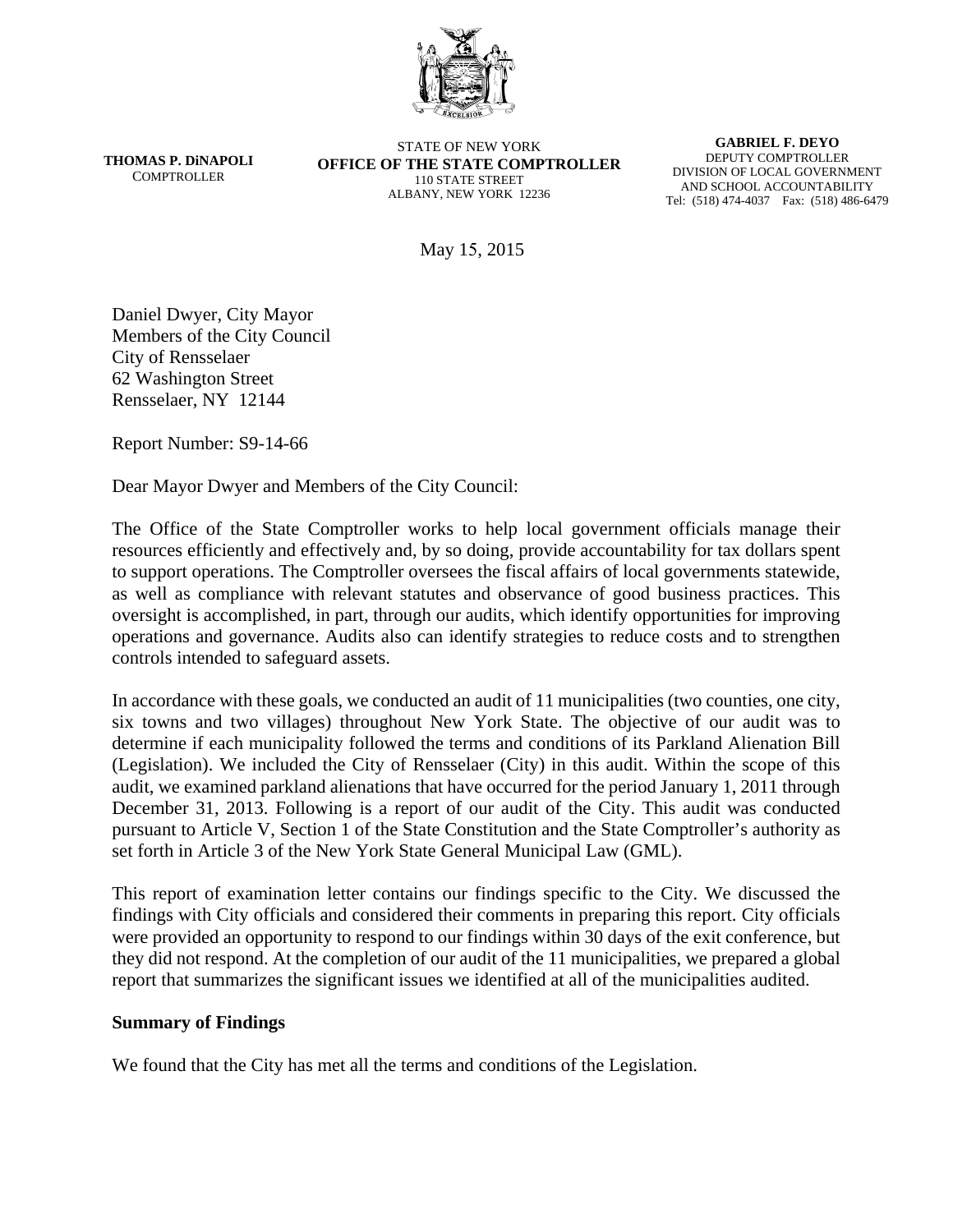### **Background and Methodology**

 $\overline{a}$ 

The City is located in Rensselaer County and is governed by a seven-member City Council. The City's 2013 general fund budget amounted to approximately \$13.2 million. The City has designated approximately 673 acres of Parkland.

"Parkland alienation" occurs when a municipality seeks to sell, lease or discontinue the use of municipal parkland. Parkland alienation applies to every municipal park<sup>1</sup> in the State, whether owned by a city, county, town or village. In order to convey parkland to a non-public entity or to use parkland for another purpose, the municipality must receive prior authorization from the New York State Office of Parks, Recreation and Historic Preservation (State Parks) in the form of legislation enacted by the New York State Legislature (Legislature) and approved by the Governor. The bill by which the Legislature grants its authorization is commonly referred to as a "parkland alienation" bill.

The core legal basis governing the use of parkland comes from common law, called the "public trust doctrine." The doctrine is defined by 150 years of State court decisions, which explain when municipalities must seek State legislative approval to alienate public parkland. Otherwise, it would be tempting for municipalities to view parkland as a fiscal resource that can be sold, or leased, to raise money or used for other government uses to avoid paying for private land.

The requirements for parkland alienation bills vary depending upon whether or not State dollars have been invested in the municipal park that is being considered for a potential change of use. In cases where State dollars were invested using a grant, in addition to having the Legislature approve the alienation, the municipality that received the grant is subject to certain requirements upon accepting that grant. In these cases, in addition to common law, there are also statutes that require the municipality to provide lands of equal fair market value to replace the parkland being lost.

State Parks suggests municipalities follow a 10-step process when considering a change of use of parkland or recreational areas. The role of State Parks is to provide advice and guidance to the municipality, concerned citizens, the Governor and the Legislature. State Parks will work with legislative sponsors, making recommendations regarding provisions that might be included to assure the maximum protection of parklands. State Parks will then advise the Governor on the alienation bill passed by the Legislature prior to it being signed into law. In addition, State Parks may conduct a site inspection of the parkland in question to gather further information.

We conducted our audit in accordance with generally accepted government auditing standards (GAGAS). Such standards require that we plan and conduct our audit to adequately assess those operations within our audit scope. Further, those standards require that we understand the management controls and those laws, rules and regulations that are relevant to the operations included in our scope. We believe that our audit provides a reasonable basis for the findings, conclusions and recommendations contained in this report. More information on such standards and the methodology used in performing this audit is included in Appendix A of this report.

<sup>1</sup> Parkland can either be dedicated for park purposes through a formal action, or parkland can be dedicated through implied dedication (based on how the land is used, i.e., a playground or land mapped as a park for planning purposes).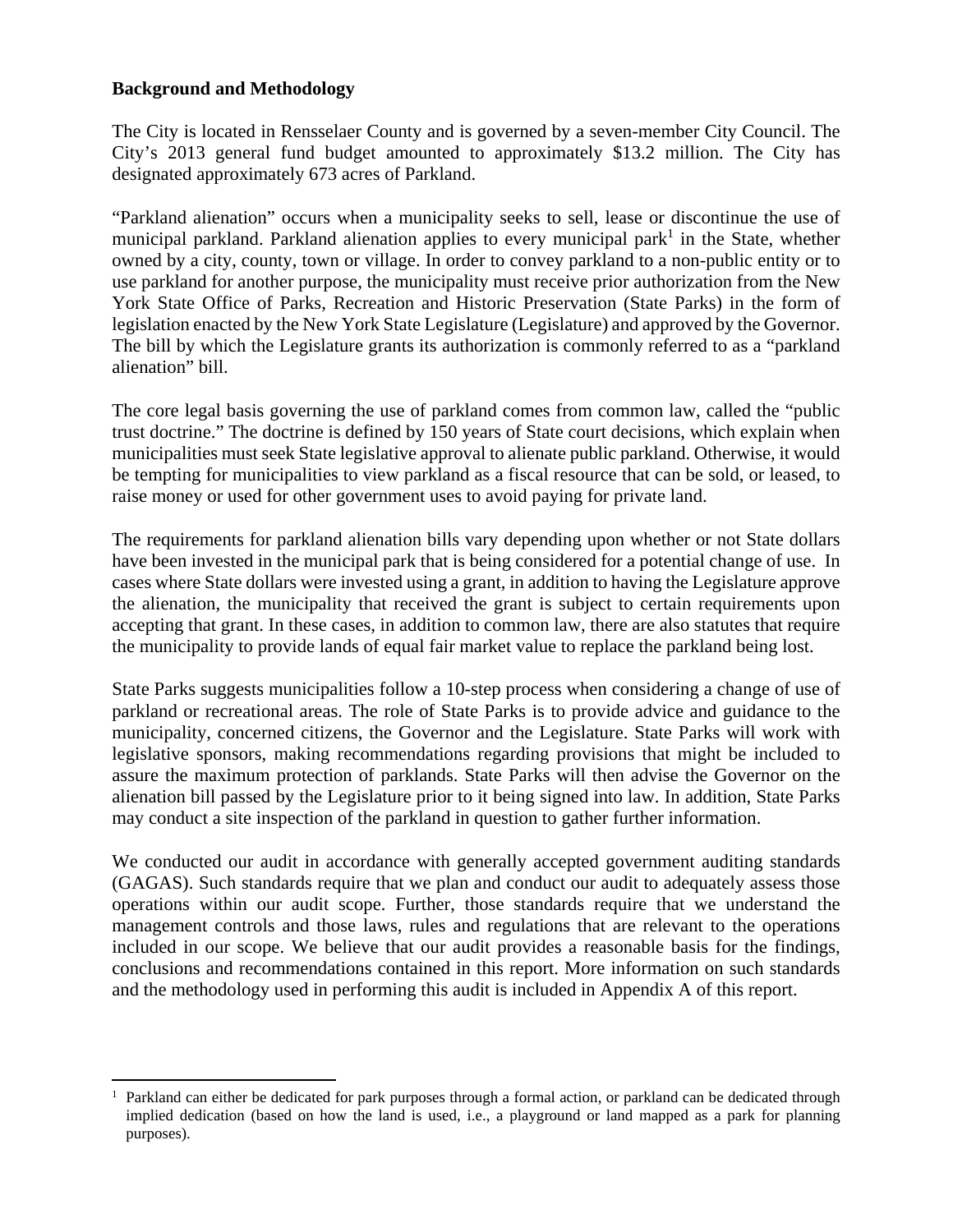## **Audit Results**

Municipally owned parkland and open space are nonrenewable resources that should be carefully preserved in all communities. Once lost to another use, open space is difficult to recover. New York State strongly endorses the maintenance and expansion of municipal parks and open space, and the recreational opportunities they offer. The State also prescribes to a "no net loss of parkland" policy.

The City sought legislative approval for parkland alienation that was signed into law in 2011. The City was authorized to discontinue as parkland a parcel of land of approximately .22 acres. In exchange, the City would provide replacement lands of approximately .17 acres to be used for park purposes. The Legislation indicated that if the replacement land is not equal to or greater than the fair market value of the land to be alienated, the City shall dedicate the difference between the fair market value of the land to be alienated and the fair market value of the land to be dedicated to the acquisition of additional parkland.

We found that the City has met all the terms and conditions of its Legislation. Although the City was unable to provide a copy of an appraisal report while auditors were on-site, subsequent to issuing our draft report, the City was able to provide adequate documentation in the form of an appraisal report dated July 2010 done on the property. City officials explained that the appraisal report was found after reviewing the City's Common Council meeting minutes.

City officials explained that the parkland that was alienated was unusable for parkland activities because of the location of the land in relation to the current park and fields. The parcel received was more usable when considering the existing park facilities.

We thank the officials and staff of the City of Rensselaer for the courtesies and cooperation extended to our auditors during this audit.

Sincerely,

Gabriel F. Deyo Deputy Comptroller